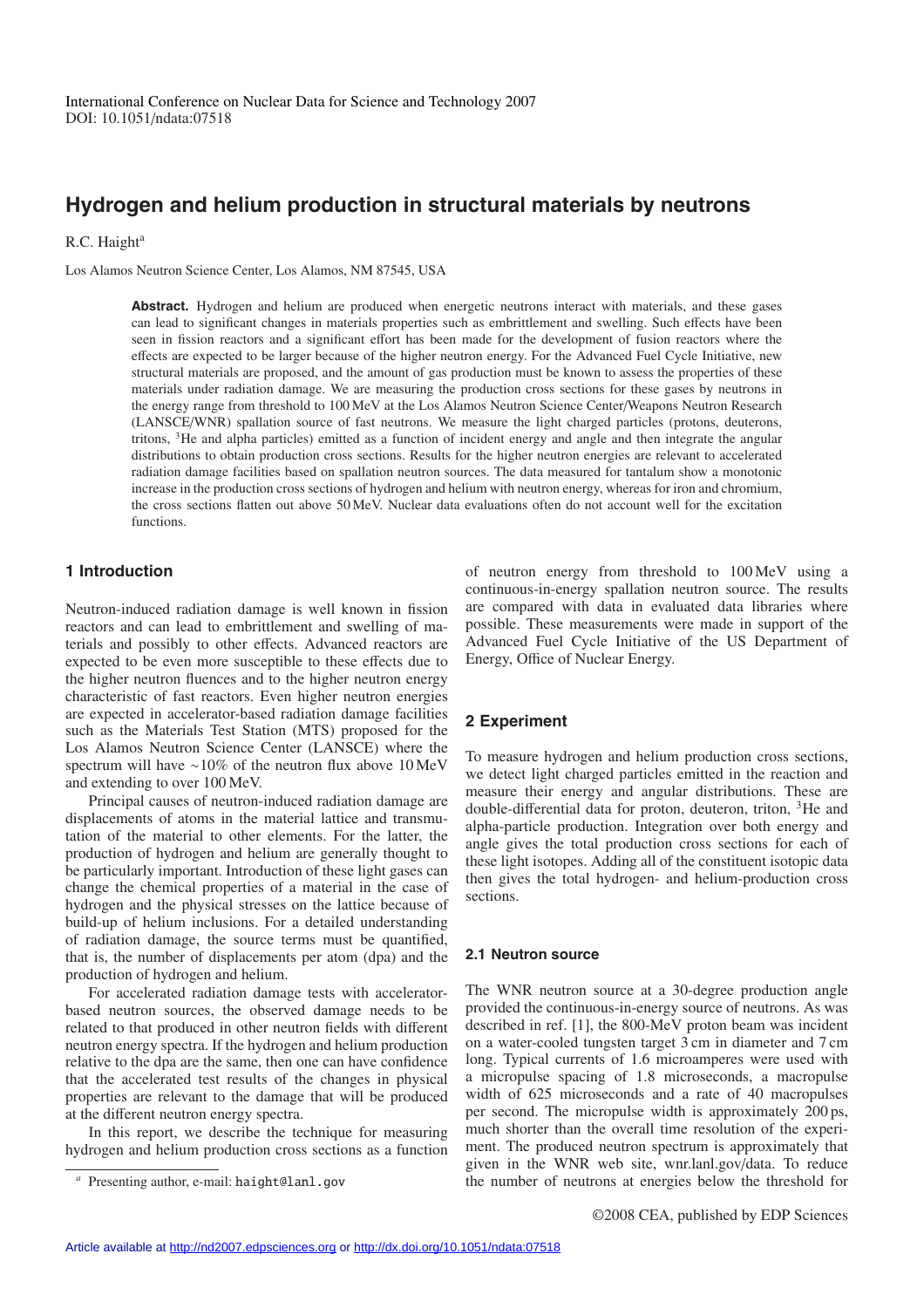most of these reactions and to reduce the "gamma-flash" of prompt gamma rays from the target, absorbers of polyethylene  $(CH_2)$  (1.27 cm) and lead (1.27 cm) were placed in the beam. Collimators defined the beam to be approximately 2.5 cm in diameter at the sample position. The collimators were designed with a double taper to reduce the number of scattered neutrons reaching the sample or the charged-particle detectors.

### **2.2 Reaction chamber and detectors**

Samples were placed in a reaction chamber, 55.9 cm in inside diameter, centered 15.07 meters from the neutron source. Four samples arranged on a target ladder could be placed individually in the beam at the center of the chamber. One position was dedicated to a mixed  $^{228}Th+^{229}Th$  source, which produced alpha particles from 4.5 to 8.3 MeV for calibration purposes. Another position was dedicated to open or blank runs for background determination. An earlier version of the apparatus is described in ref. [2].

The detectors were charged-particle detector telescopes each consisting of a gas proportional counter, a 500-micron silicon surface-barrier detector, and a 3-cm thick CsI(Tl) scintillator read out by a photodiode. For nearly all of the runs, Ar-CH4 ("P10") or pure Xenon gas at pressures of approximately 20 torr filled the chamber including the gas counters. This procedure eliminated the possibility of leaks of counter gas into an evacuated chamber and allowed the experiments to be carried out with the chamber valved off from any gas supply. The gas quality deteriorated only slowly so that refreshing the gas was necessary only every two weeks or so. For these experiments, four detector telescopes were used simultaneously. They were usually placed at angles of 20, 60, 90 and 135 degrees, but they could be placed at other angles to investigate better the angular distribution of the emitted charged particles.

The electronics were conventional. Timing signals were taken from the silicon surface barrier detectors. The "gammaflash" peak in the time spectra had a typical resolution of 3 ns FWHM. The energy of the neutron inducing the reaction was determined from the timing signals corrected for the time of flight of the charged particles from the sample to the detector. The energy of the detected charged particle was determined from the pulse height in the silicon detector, if the particle stopped there, or from a combination of silicon and CsI(Tl) signals. Calibration of the energy scale for the silicon detectors was carried out with a  $228 \text{ Th}+ 229 \text{ Th}$  source. That for the CsI(Tl) detectors was determined from n-p scattering from a CH2 foil. The signal from the gas proportional counters was used to identify the particle type for alpha particles and low energy protons and deuterons. For these experiments, the resolution of the gas counters was not sufficient to separate isotopes of hydrogen ions or to separate  ${}^{3}$ He from alpha particles. For the more penetrating protons and deuterons of higher energy, the silicon detector signal relative to the CsI(Tl) signal was used for particle identification, and here it was possible to separate protons from deuterons and these from tritons, and to separate the helium isotopes.

#### **2.3 Samples**

The materials tested were in the form of thin, metallic, elemental foils supplied by the Goodfellow Corp. [3]. A set of four thicknesses was used for each element in order to increase the efficiency of the experiment: thin foils were necessary for the measurement of low energy alpha particles, down to about 5 MeV. For the highly penetrating high energy protons, a much thicker foil could be used. Where possible, the foils were 10 cm in diameter to insure that the ring on which the foils were glued was well outside the beam and any beam halo. The foils were typically oriented at 55 degrees with respect to the beam direction in order to minimize the charged-particle energy loss and, at the same time, to increase their effective thickness to the neutron beam.

#### **2.4 Fluence normalization**

The neutron fluence on the sample was determined by a fission chamber [4] located 16.32 meters from the source, that is, downstream of the reaction chamber where the chargedparticle production was measured. For these measurements, we used the  $^{235}$ U(n,f) reaction and its cross section as given in ENDF/B-VI. A typical fluence spectrum is given in figure 1 where it is compared with an MCNPX calculation from first principles with the 800-MeV proton beam incident on the tungsten target and including the Pb and  $CH<sub>2</sub>$  attenuators [5]. Good agreement is found between measurement and calculation.



**Fig. 1.** Neutron fluence for one of the experimental runs determined with the <sup>235</sup>U fission chamber. The measurement is compared with an MCNPX calculation carried out from first principles [5].

#### **2.5 Data analysis**

Partial double-differential cross sections for emission of light charged particles for the different thickness samples were combined into full double differential cross sections, which were then integrated over angle and charged-particle energy and summed over particle type to give the total hydrogen and helium production cross sections. The double differential data will be reported elsewhere.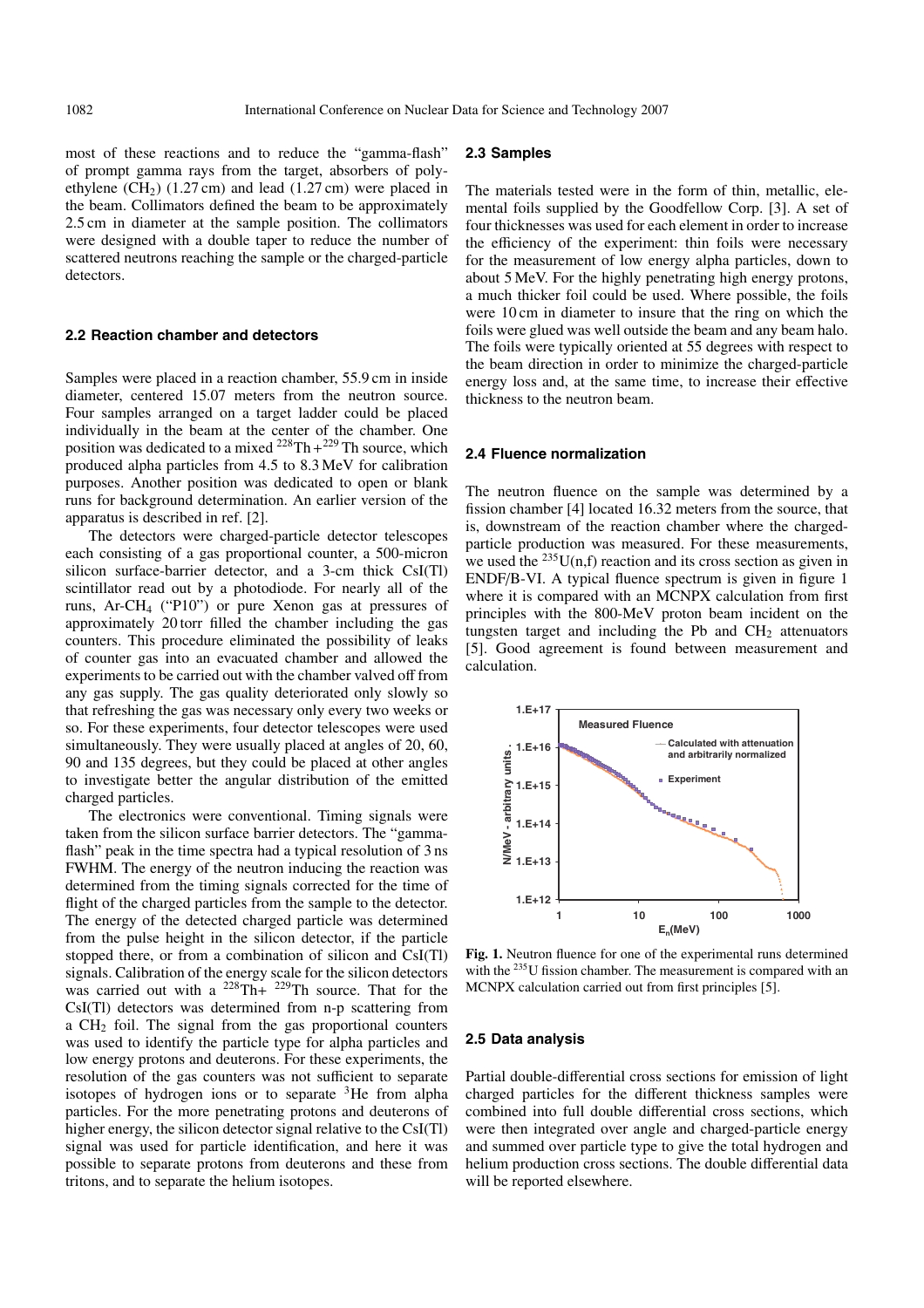

**Fig. 2.** Hydrogen production by neutrons on iron, chromium, and tantalum for neutron energies up to 100 MeV.

## **3 Results and discussion**

Hydrogen and helium production cross sections for neutrons on iron, chromium and tantalum are shown in figures 2 and 3 for the full range of incident neutron energies, up to 100 MeV. The general trends are clear and show the differences between medium-mass nuclides (Cr, Fe) and the heavier-mass nuclide, Ta. The production cross sections for both hydrogen and helium rise quickly for A ~ 50–60 nuclides and then flatten out around 40 MeV above which energy the production cross sections are basically flat. For the heavier-mass nuclide  $(A =$ 181 for Ta), these production cross sections are significantly less than for A  $~\sim~$  50–60, but they continue to rise from threshold throughout this energy region.

We compare the measured results for helium production in iron with some of the literature values and with evaluated data libraries in figures 4 and 5. Our data are in good agreement with the monoenergetic value from Uppsala at 95 MeV [6]. The experiment from Louvain [7] reported alpha particle production only for part of the spectrum, namely the high energy tail above the evaporation peak. At the lower energies, our data agree with helium accumulation data at 9.85 MeV [8] and with charged-particle production data near 14 MeV, e.g., [9]. Because the residual nuclei for helium production, namely <sup>53</sup>Cr from <sup>56</sup>Fe(n, $\alpha$ ) and <sup>52</sup>Cr from <sup>56</sup>Fe(n,n'g $\alpha$ ) are stable, activation measurements are not possible. Thus the data base for comparison is limited.

Before these measurements were made, the only evaluation that was close to the data in the energy range above 20 MeV was that of FZK/INPE [10]. After the present data were available to the evaluators, corrections were made in the reaction model calculation so that the ENDF/B-VII evaluation now follows the data well above 20 MeV. There still is a problem with that evaluation in the 7–13 MeV range however.

## **4 Summary**

The cross sections for producing hydrogen and helium have been measured for incident neutron energies from threshold to 100 MeV on iron, chromium and tantalum by detecting the emitted charged particles: protons, deuterons, tritons, <sup>3</sup>He and alpha particles. For iron and chromium, the production cross sections for both hydrogen and helium rise from threshold



**Fig. 3.** Helium production by neutrons on iron, chromium, and tantalum for neutron energies up to 100 MeV.



**Fig. 4.** Helium production cross sections for neutrons on iron from threshold to 100 MeV compared with several evaluations. The 95 MeV data point is from ref. [6]. The data from Louvain [7] do not include most of the alpha evaporation peak.



**Fig. 5.** Helium production by neutrons on iron below 16 MeV. The helium accumulation datum at 9.85 MeV [7] is in agreement with the new data presented here and with some of the evaluated data libraries.

up to about 50 MeV, above which energy the cross sections are relatively flat. For tantalum the production cross sections for these gases also rise from threshold but continue to increase with increasing incident neutron energy to 100 MeV, the highest incident neutron energy investigated here. At all energies up to at least 100 MeV, the production cross sections on tantalum are significantly less than those on iron and chromium.

The author would like to thank Dr Terry Taddeucci for the MCNPX calculation of the neutron fluence. This work has benefited from the